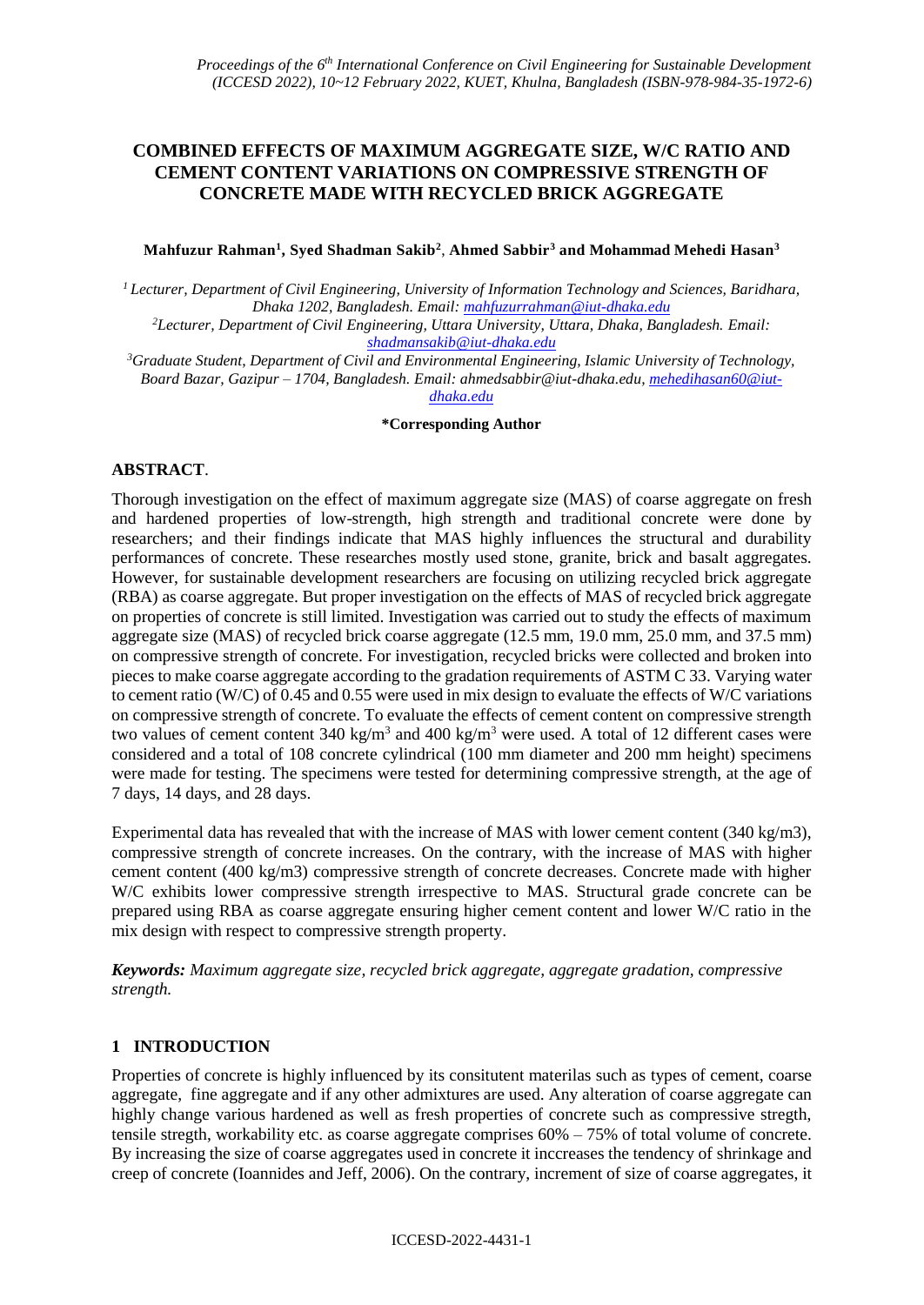reduces the water demand resulting a lower water to cement ratio (W/C), which consequently provides higher strength in concrete (Neville, 2011). Several studies have been conducted considering the maximum aggregate size of concrete but there is no elaborate study on maximum aggregate size considering recycled brick aggregate. At present we are highly dependent on natural resources for acquaring the required coarse and fine aggregate for our construction works. With the rapid growing of construction sector, demand of these natural aggregates are also being increased. At the same time various existing structures are now being demolished to rebuild high rise structures and other facilities. Demolished aggregates from these destructions are being disposed as land fills which creating various problems in the corresponding land zones and on overall environment. The most efficient method of managing the construction and demolition waste is recycling and reusing of these products in an effective economic way. Considering this situations, currently researchers are focusing on the utilization of recycled waste materials as aggregate in construction works. It will drcrease the consumption of natural resouces as well as the amount of disposing of waste aggregates in landfills. So, overall it will enhance the environmental sustainibility. Since research work on maximum aggregate size on recycled brick aggregate is still limited, that's why this study has been planned.

## **2 METHODOLOGY**

## **Materials**

The type of coarse aggregate that was used in this investigation was recycled brick aggregate (RBA) and as fine aggregate, natural coarse sand (NS) was used. As a binding material CEM Type -1 (Ordinary Portland Cement (OPC)) was used. RBA was collected from a 12 year old demolished building situated at Baridhara, Dhaka and were broken and sived carefully as per ASTM C33. Gradation for maximum aggregate size were 37.5, 25, 19 and 12.5 mm. Potable tap water was used in the preparation of concrete. The material properties of coarse and fine aggregates are summarized in Table 1.

#### **Specimens and Cases Investigated**

Total 12 different cases were investigated for this study. For each case, nine 100 mm x 200 mm sized cylindrical specimens and total 108 cylindrical specimens were casted. Details of 12 cases are shown on Table 2 and their gradition are shown in Table 3. After 24 hours of casting, the specimens were demolded and cured by immersing under water for 28 days.

| <b>Items</b>            | <b>Coarse Aggregate</b> | <b>Fine Aggregate</b> | <b>Testing Method</b> |  |
|-------------------------|-------------------------|-----------------------|-----------------------|--|
|                         | <b>RBA</b>              | <b>Natural Sand</b>   |                       |  |
| Specific Gravity (SSD)  | 2.45                    | 2.58                  | ASTM C127             |  |
| Absorption Capacity (%) | 13.35                   | 3.67                  | ASTM C127             |  |
| Abrasion Value (%)      | 43.5                    | -                     | ASTM C131             |  |
| Unit Weight (kg/m       | 1241                    | 1576                  | ASTM C29              |  |
| Fineness Modulus (FM)   | 6.85                    | 2.6                   | ASTM C136             |  |

Table 1: Properties of Coarse and Fine Aggregate

Table 2: Cases of Investigation and Mixture Proportions

| <b>Cases</b>   | <b>Notation</b>      | <b>MAS</b><br>$(\mathbf{mm})$ | W/C  | <b>Cement</b><br>$(kg/m^3)$ | Sand<br>$(kg/m^3)$ | Aggregate<br>(kg/m <sup>3</sup> ) | Water<br>(kg/m <sup>3</sup> ) |
|----------------|----------------------|-------------------------------|------|-----------------------------|--------------------|-----------------------------------|-------------------------------|
|                | RBA-NS-0.45-340-12.5 | 12.5                          | 0.45 | 340                         | 677                | 953                               | 143                           |
| 2              | RBA-NS-0.45-340-19.0 | 19                            | 0.45 | 340                         | 677                | 953                               | 143                           |
| 3              | RBA-NS-0.45-340-25.0 | 25                            | 0.45 | 340                         | 677                | 953                               | 143                           |
| $\overline{4}$ | RBA-NS-0.45-340-37.5 | 37.5                          | 0.45 | 340                         | 677                | 953                               | 143                           |
| 5              | RBA-NS-0.45-400-12.5 | 12.5                          | 0.45 | 400                         | 657                | 926                               | 180                           |
| 6              | RBA-NS-0.45-400-19.0 | 19                            | 0.45 | 400                         | 657                | 926                               | 180                           |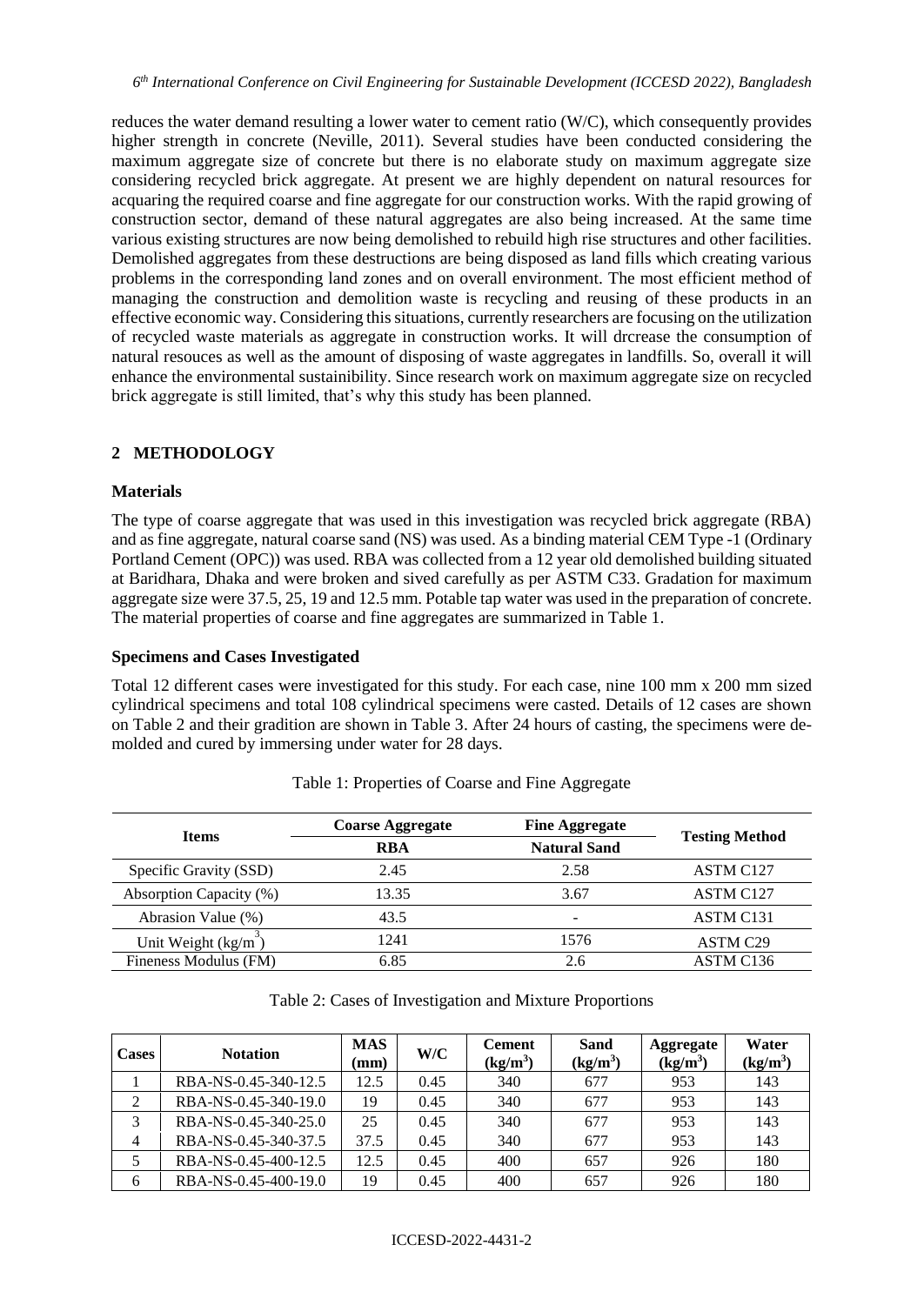|    | RBA-NS-0.45-400-25.0 | 25   | 0.45 | 400 | 657 | 926 | 180 |
|----|----------------------|------|------|-----|-----|-----|-----|
|    | RBA-NS-0.45-400-37.5 | 37.5 | 0.45 | 400 | 657 | 926 | 180 |
|    | RBA-NS-0.55-340-12.5 | 12.5 | 0.55 | 340 | 618 | 871 | 187 |
| 10 | RBA-NS-0.55-340-19.0 | 19   | 0.55 | 340 | 618 | 871 | 187 |
|    | RBA-NS-0.55-340-25.0 | 25   | 0.55 | 340 | 618 | 871 | 187 |
| 12 | RBA-NS-0.55-340-37.5 | 37.5 | 0.55 | 340 | 618 | 871 | 187 |

|  | Table 3: Gradation of Coarse Aggregate as per ASTM C33 |
|--|--------------------------------------------------------|
|--|--------------------------------------------------------|

| <b>Nominal size</b>               | Amounts finer than each laboratory sieve, Mass percent |                   |                   |                   |                  |           |  |
|-----------------------------------|--------------------------------------------------------|-------------------|-------------------|-------------------|------------------|-----------|--|
|                                   | $37.5 \text{ mm}$                                      | $25.0 \text{ mm}$ | $19.0 \text{ mm}$ | $12.5 \text{ mm}$ | $9.5 \text{ mm}$ | $4.75$ mm |  |
| 37.5 to 12.5 mm                   | 90                                                     | 40                | 10                |                   |                  |           |  |
| $25.0 \text{ to } 9.5 \text{ mm}$ | 100                                                    | 90                | 50                |                   |                  |           |  |
| 19.0 to $4.75 \text{ mm}$         |                                                        | 100               | 90                |                   | 40               |           |  |
| 12.5 to $4.75$ mm                 |                                                        |                   | 100               | 90                |                  |           |  |

## **Compressive Strength**

Cylindrical concrete specimens of diameter 100 mm and height 200 mm were made to measure the compressive strength of concrete at age of 7 days, 14 days and 28 days as per standard guideline (ASTM C39, 2016).

## **3 RESULTS AND DISCUSSIONS**

#### **Compressive Strength**

From Fig. 1-3 it is seen that overall compressive strength increased accordingly for 7 days, 14 days and 28 days irrespective to type of cases. Among all the cases, case no. 5 (RBA-NS-0.45-400-12.5) showed highest compressive strength of around 3000 psi (21 MPa) which satisfies the compressive strength of 20 grade concrete. For this case, higher cement content of 400 kg/m3 and lower W/C ratio of 0.45 was used. So, from these data it is assured that replacement of recycled brick aggregate can exhibit sufficient compressive strength for construction works.

On, the contrary, from Fig. 3 least amount of compressive strength of around 1800 psi (12.5 MPa) is found for Case no. 9 (RBA-NS-0.55-340-12.5) where higher W/C ratio of 0.55 and lower cement content were maintained for the mixture proportions. For both the cases, maximum aggregate size was 12.5 mm which provided highest and at the same time lowest compressive strength. So, it is evident that, maximum aggregate size is not the only factor that controls the compressive strength. The effect of W/C ratio and cement contents are shown graphically in Fig.4 and Fig.5.

The 7 days, 14 days and 28 days compressive strengths for all the 12 cases are shown in Fig 1-3 accordingly.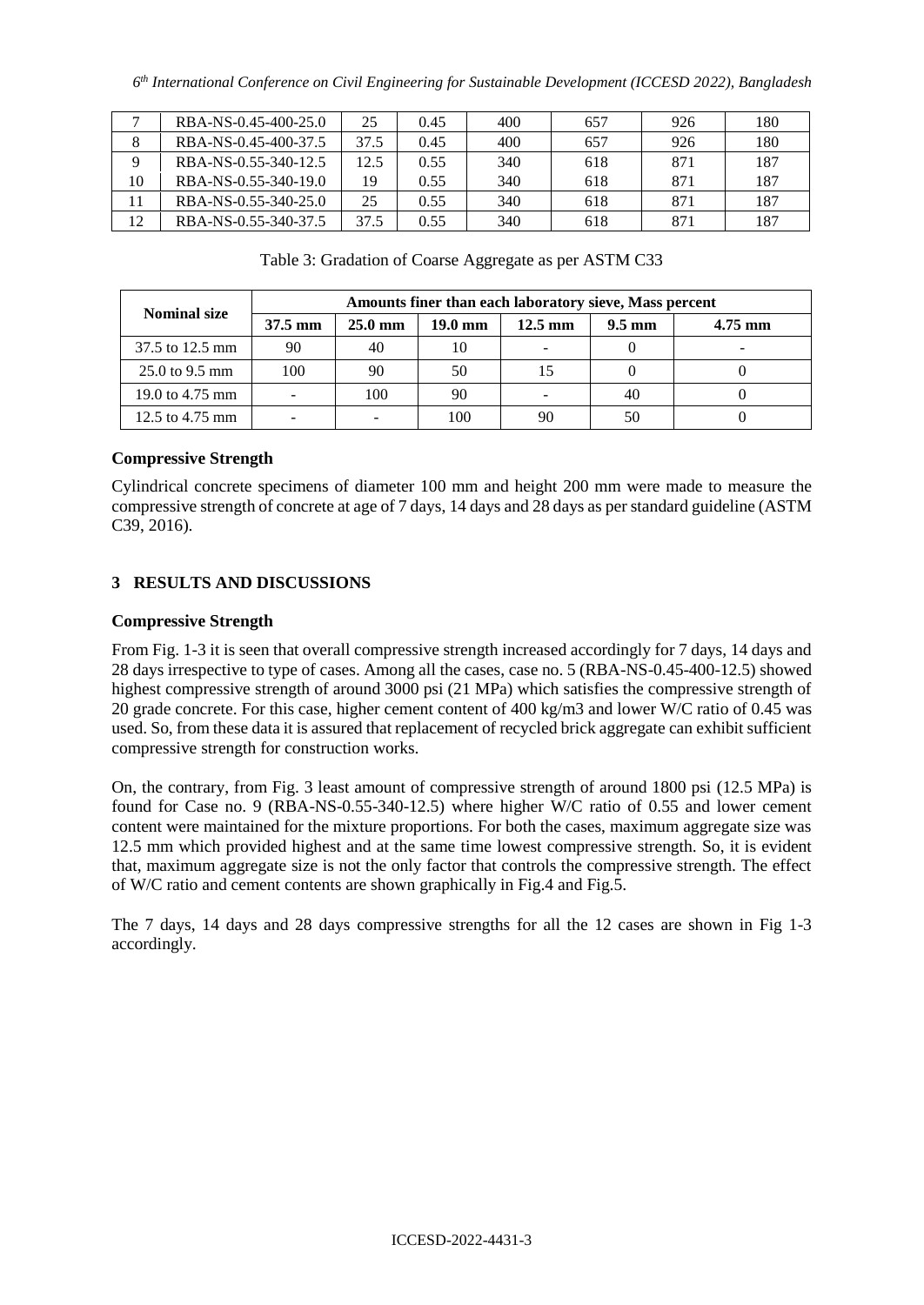



**Figure 2.** Compressive Strength of Concrete (14 days)



**Figure 3.** Compressive Strength of Concrete (28 days)

ICCESD-2022-4431-4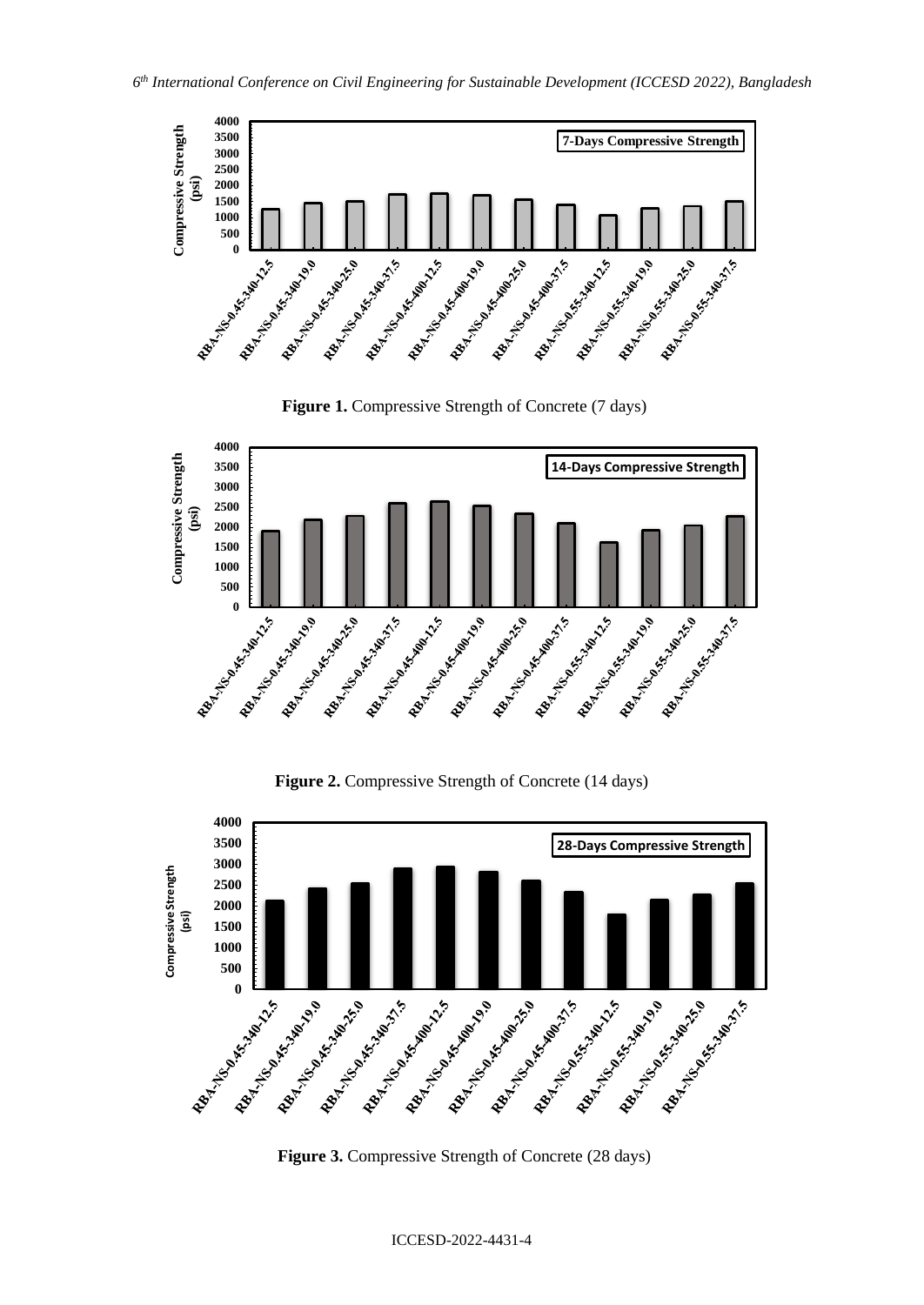

**Figure 4:** Combined Effect of Cement Content and MAS on Compressive Strength of Concrete



**Figure 5:** Combined Effect of w/c and MAS on Compressive Strength of Concrete

From Fig.4 and Fig.5 it is observed that, at lower cement content of 340 kg/m3, and W/C ratio of 0.45 and 0.55, the compressive strength increases with the increase of MAS. But at higher cement content of 400 kg/m3, the compressive strength reduces with the increase of MAS, irrespective to the change in W/C ratio. At lower cement content, the failure in concrete specimen is initiated in the aggregatemortar interface, and visual inspection of broken samples suggests mortar failure. In such cases, with the increase in aggregate size, the amount of aggregate-mortar interface is reduced, and this results in a higher compressive strength for larger sized aggregates. In contrast, at higher cement content, the failure initiates in the interface as well as within the aggregate, and visual inspection suggests combined failure. In such cases, lower sized aggregates imparted more compressive strength than larger sized aggregates. Moreover, the strength reduces by increasing W/C ratio for all cases. Findings of our research work align with the results of other research works (Mosa, et al., 2017), (Salau, M. A. and Busari, A. O., (2015).

## **CONCLUSION**

- 1. M20 structural grade concrete can be prepared using recycled brick aggregate as coarse aggregate.
- 2. With the increase of maximum aggregate size, the compressive strength values get increased accordingly in general. While using recycled brick aggregate with relatively low cement content,